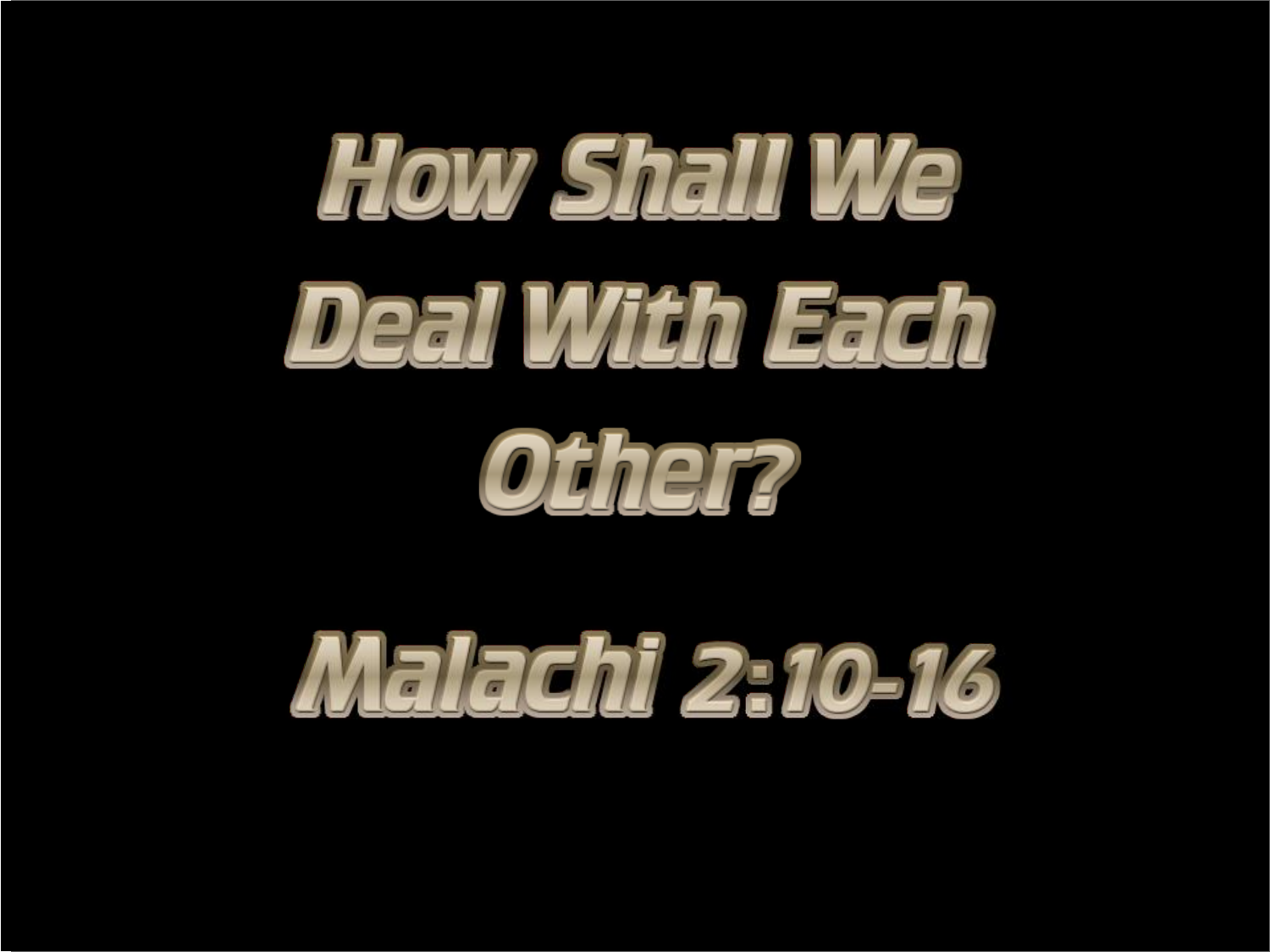### **Malachi 2:10-16**

**10 Have we not all one father? hath not one God created us? why do we deal treacherously every man against his brother, by profaning the covenant of our fathers? 11 Judah hath dealt treacherously, and an abomination is committed in Israel and in Jerusalem; for Judah hath profaned the holiness of the LORD which he loved, and hath married the daughter of a strange god. 12 The LORD will cut off the man that doeth this, the master and the scholar, out of the tabernacles of Jacob, and him that offereth an offering unto the LORD of hosts. 13 And this have ye done again, covering the altar of the LORD with tears, with weeping, and with crying out, insomuch that he regardeth not the offering any more, or receiveth it with good will at your hand.**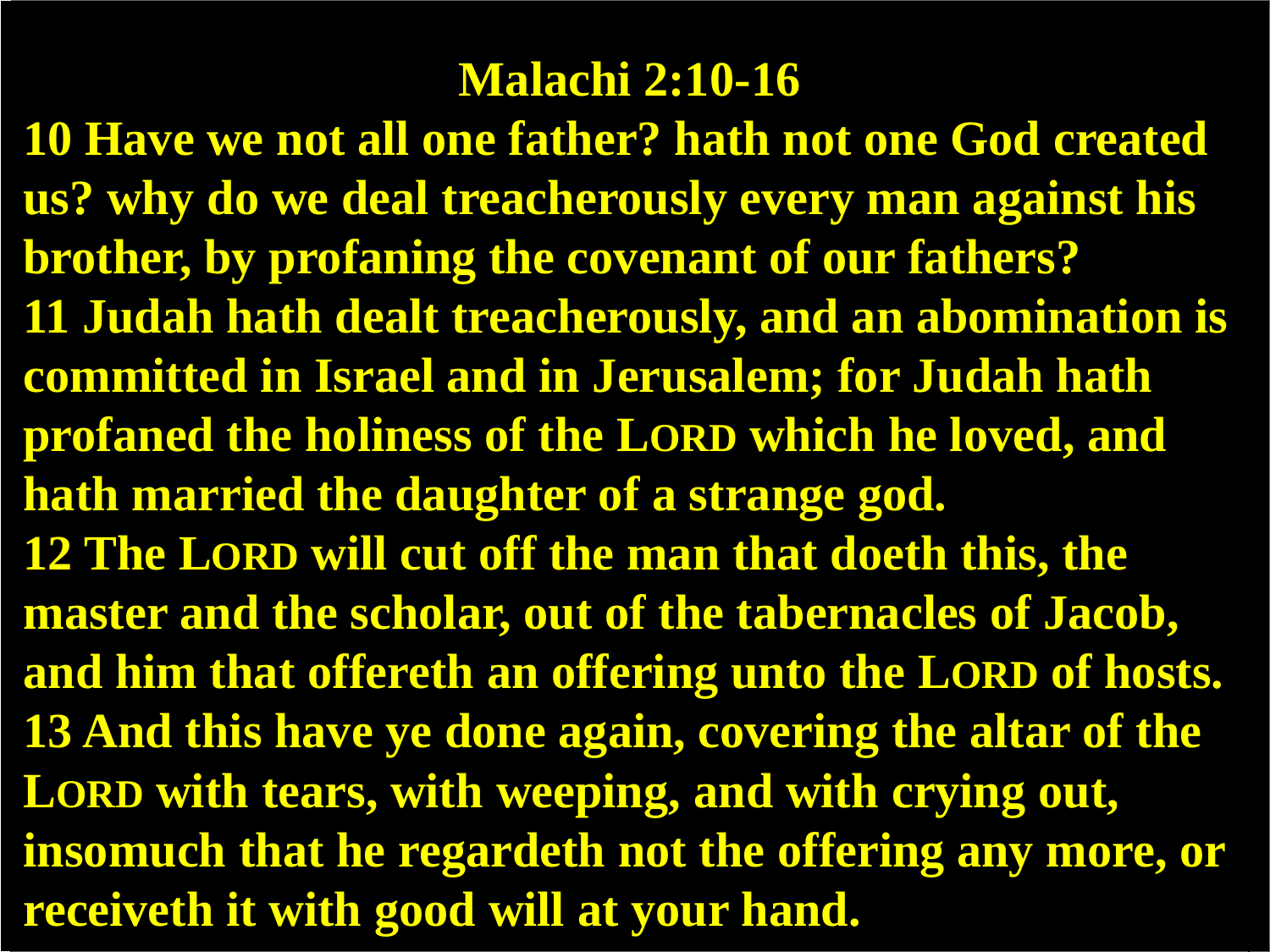#### **Malachi 2:10-16 - continued**

**14 Yet ye say, Wherefore? Because the LORD hath been witness between thee and the wife of thy youth, against whom thou hast dealt treacherously: yet is she thy companion, and the wife of thy covenant.**

**15 And did not he make one? Yet had he the residue of the spirit. And wherefore one? That he might seek a godly seed. Therefore take heed to your spirit, and let none deal treacherously against the wife of his youth. 16 For the LORD, the God of Israel, saith that he hateth putting away: for one covereth violence with his garment, saith the LORD of hosts: therefore take heed to your spirit, that ye deal not treacherously.**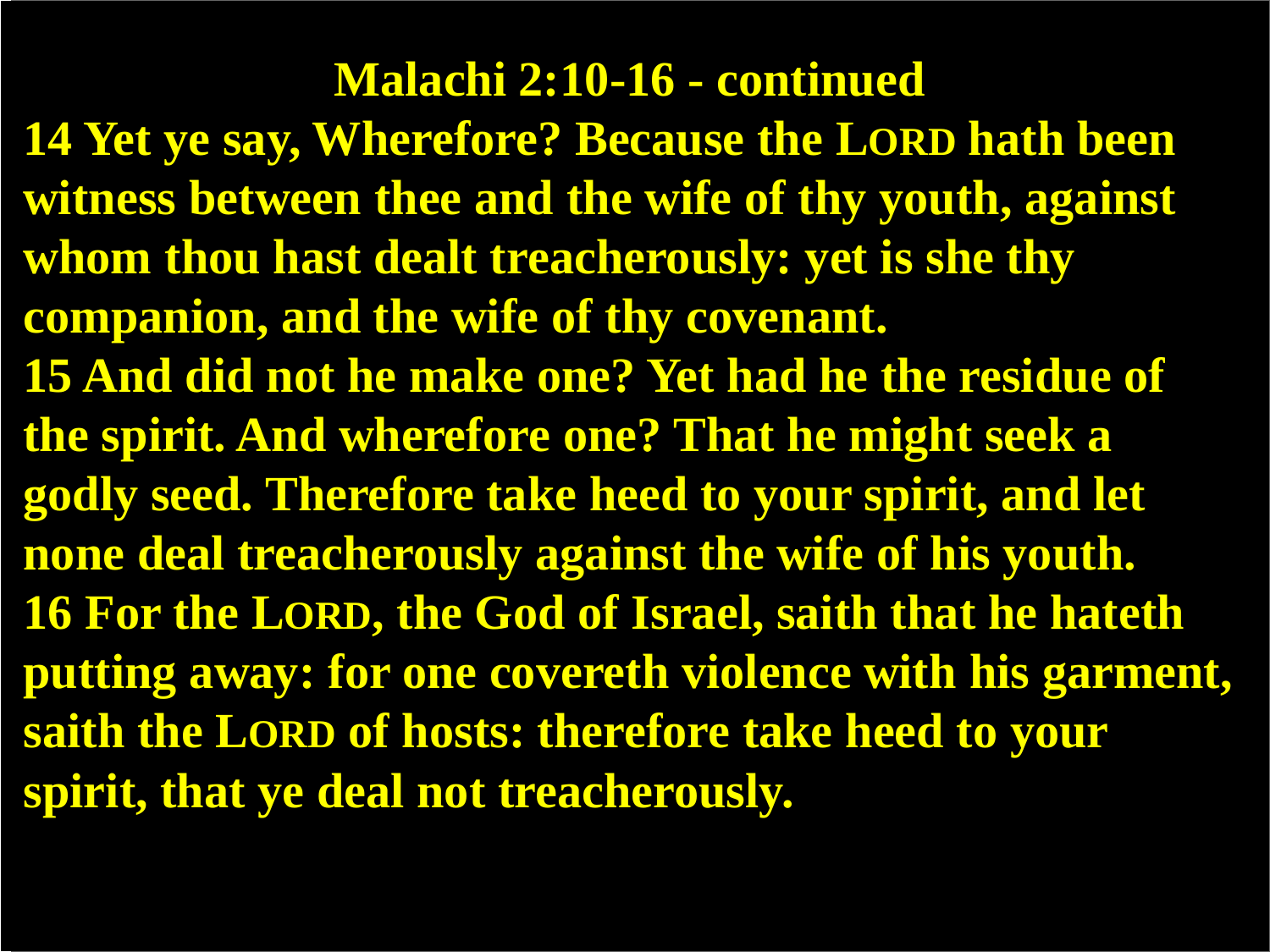# **I. God's Word Concerning Personal Relationships (v 10)**

- **A. There was a failure to realize the bond of God's family Ephesians 4:3-6**
- **3 Endeavouring to keep the unity of the Spirit in the**
- **bond of peace.**
- **4 There is one body, and one Spirit, even as ye are called in one hope of your calling;**
- **5 One Lord, one faith, one baptism,**
- **6 One God and Father of all, who is above all, and through all, and in you all.**
	- **1. We have to work at this bond (4:3)**
	- **2. We put our hope in this bond (4:4)**
	- **3. As believers we have four things that bond us (4:5-6)**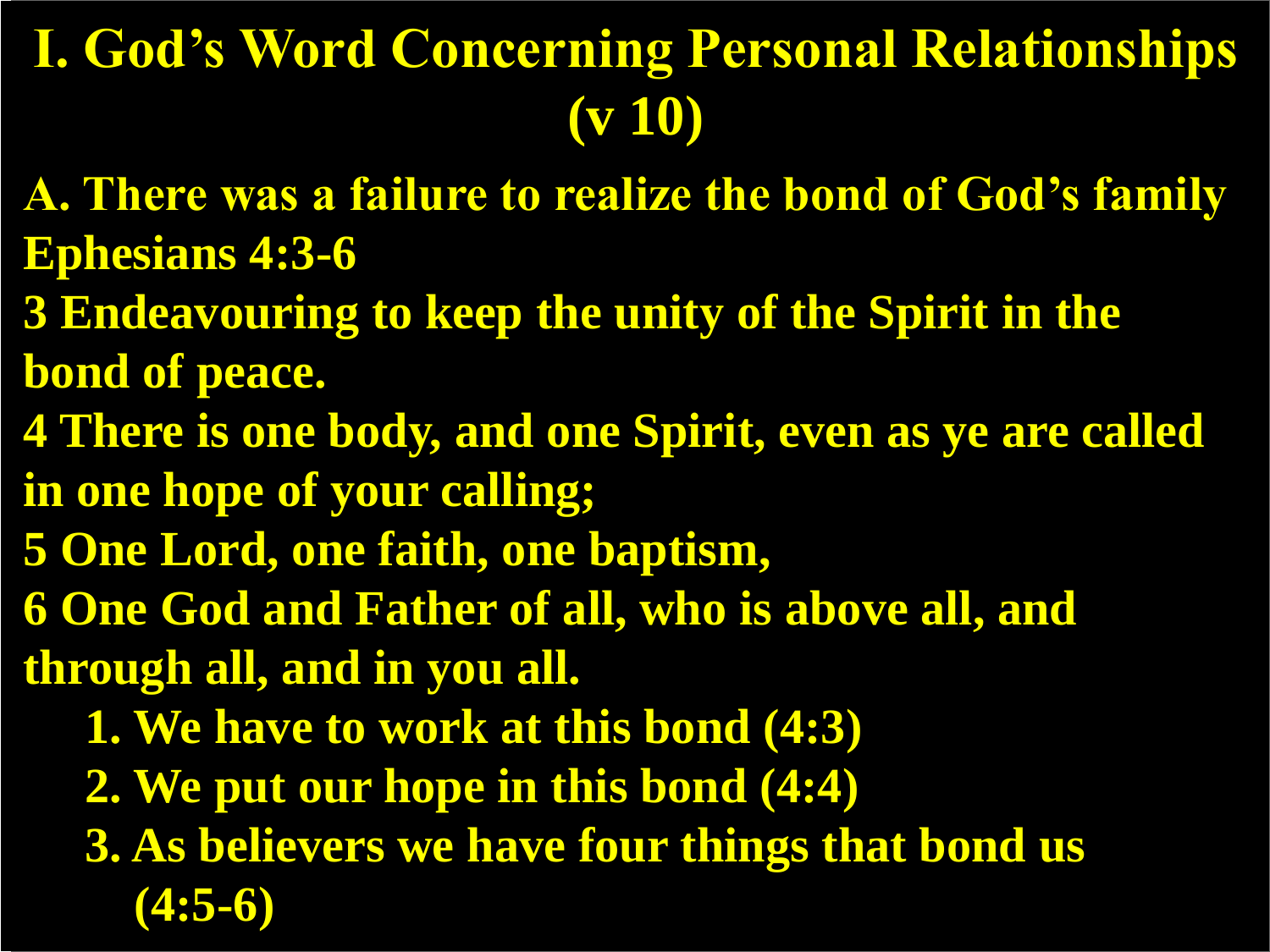# **I. God's Word Concerning Personal Relationships (v 10)**

- **B. There was a failure to recognize that we have one Creator**
	- **1. Leads to double standards**
	- **2. Leads to hypocrisy in the fellowship**

**C. There was a failure to recognize a covenant relationship**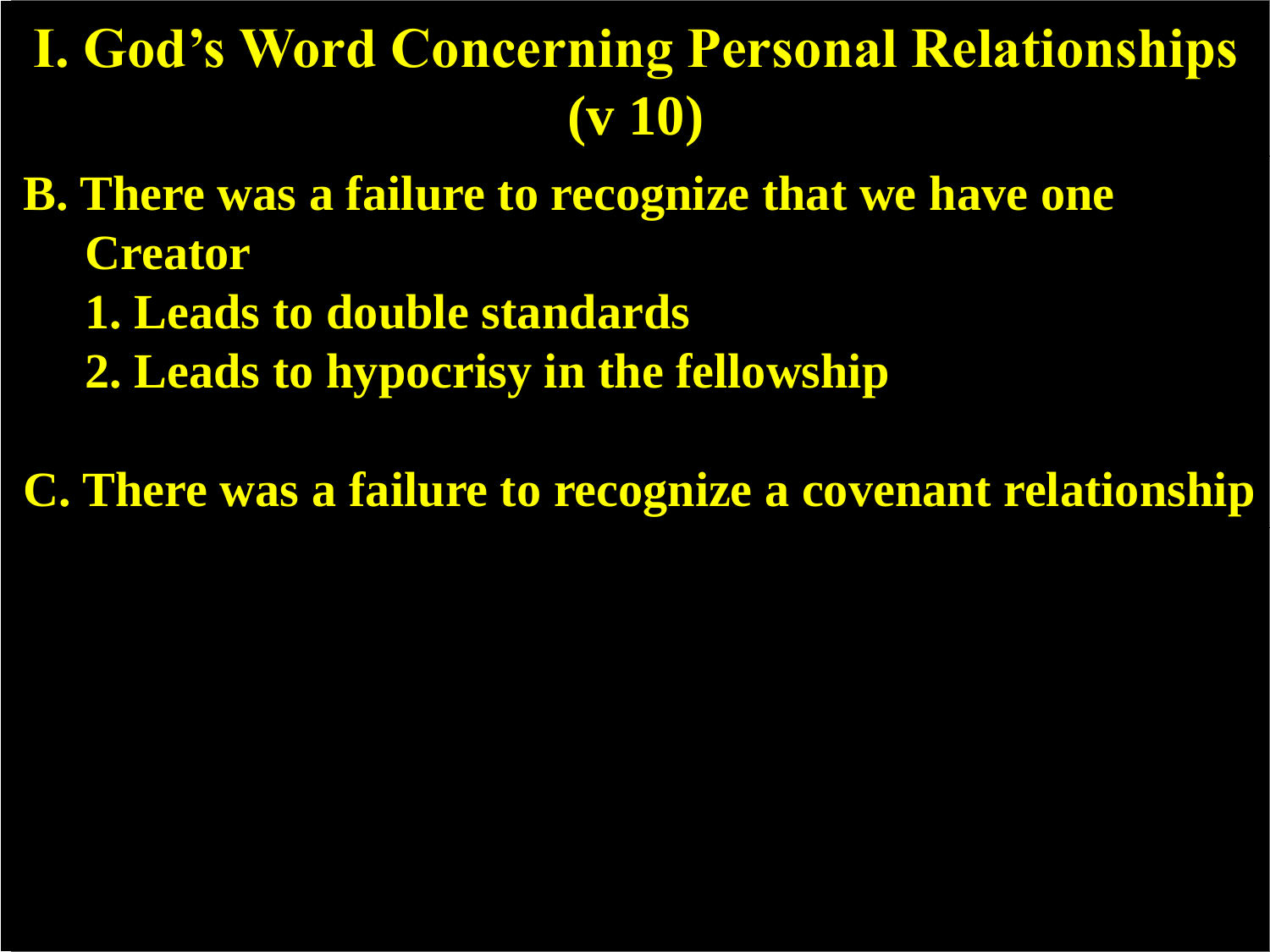- **A. Marrying outside the faith is an affront to God**
	- **1. It is an insult to the holiness of God**
	- **2. It is an assault on the worship of God**
	- **3. It is in direct disobedience to God's word**
- **2 Corinthians 6:14-15**
- **14 Be ye not unequally yoked together with unbelievers: for what fellowship hath righteousness with**
- **unrighteousness? and what communion hath light with darkness?**
- **15 And what concord hath Christ with Belial? or what part hath he that believeth with an infidel?**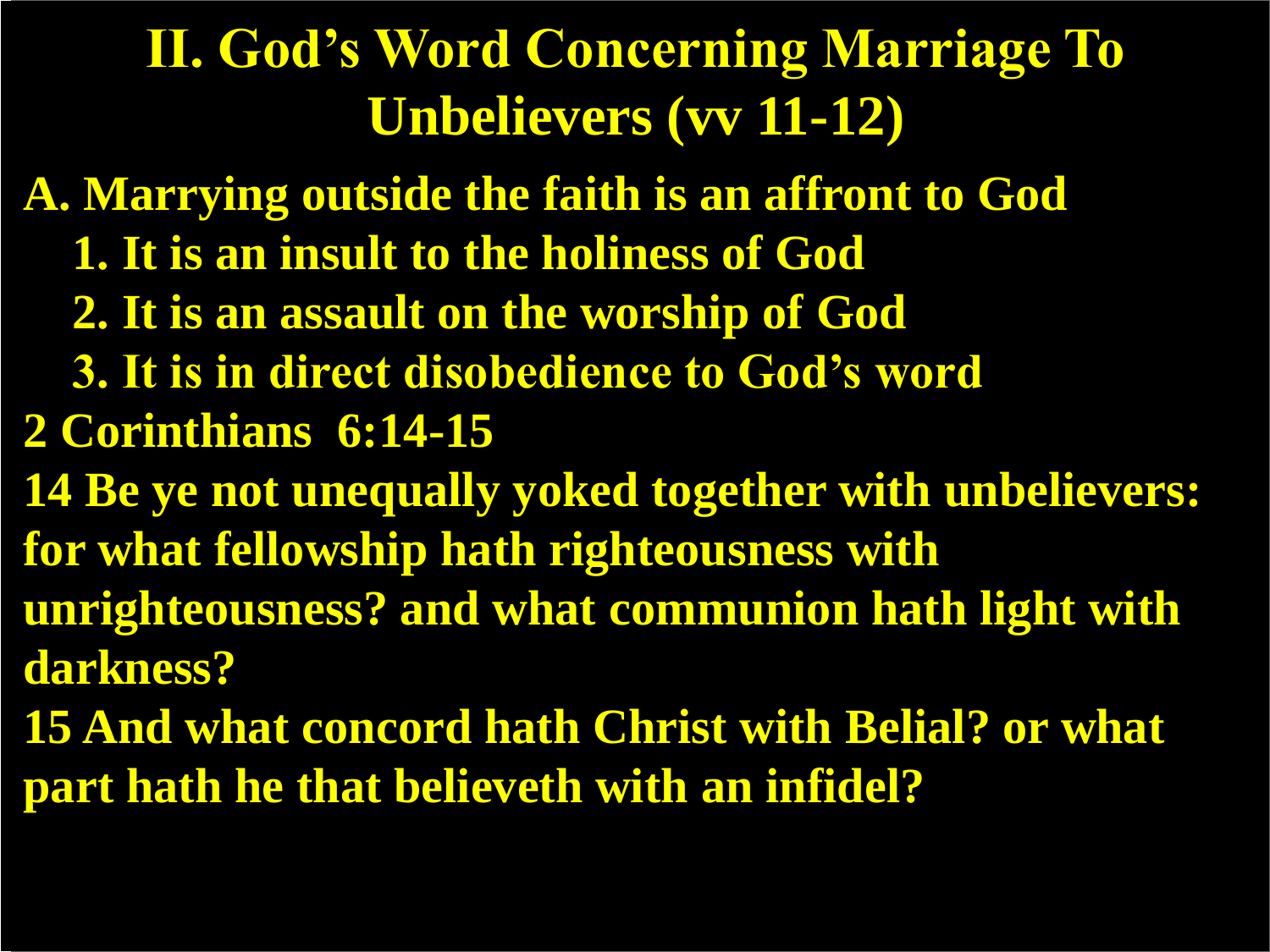- **B. Marrying outside the faith is inviting God's judgment (v 12a)** 
	- **1. Due to the profaning of God's holiness**
	- **2. Due to willfully disobeying God**
	- **3. Due to the hypocrisy of unrepentant worship**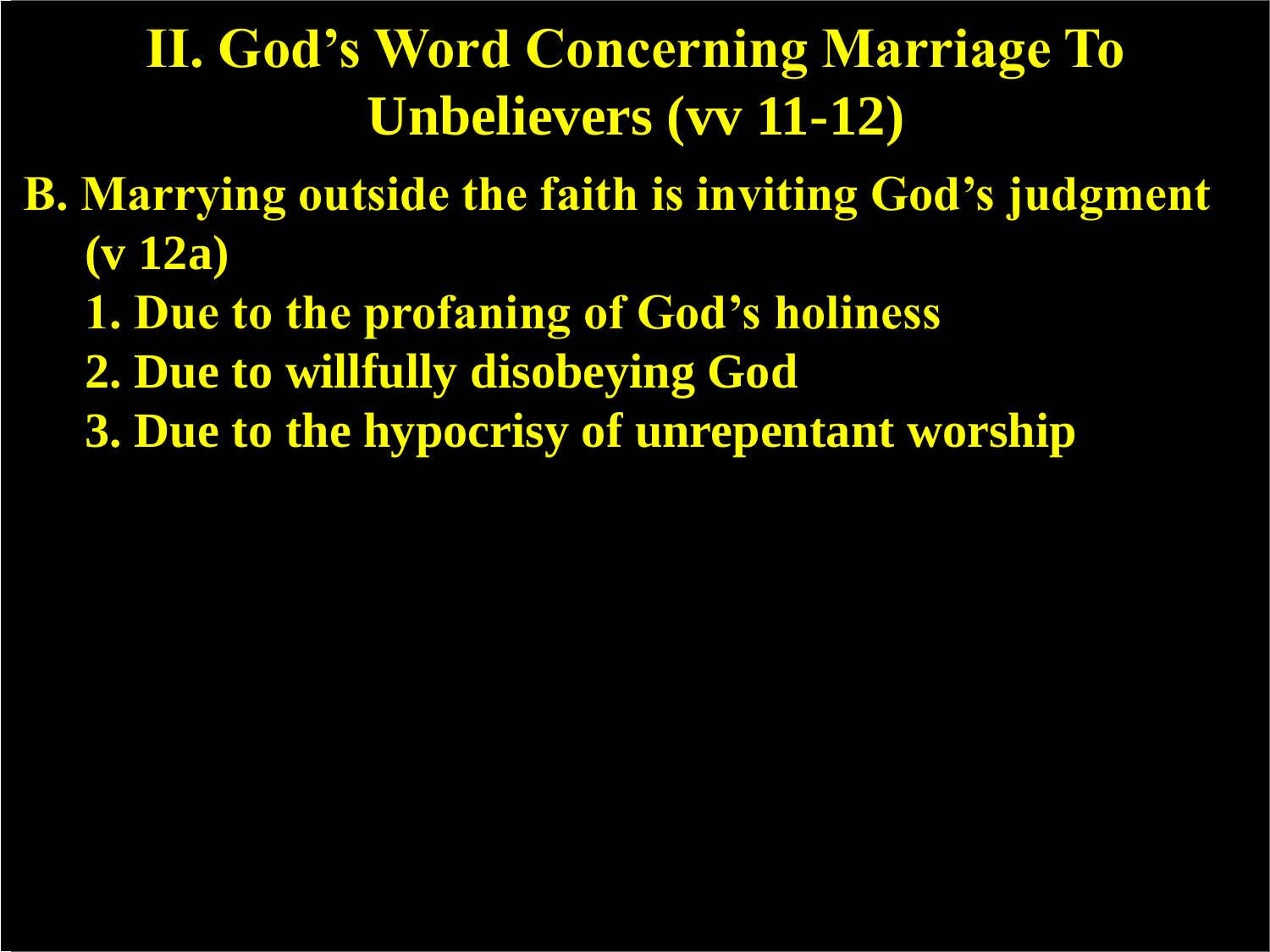- **C. If you married outside the faith the Bible does not teach that:** 
	- **1. The unbelieving spouse cannot be converted**
- **1 Peter 3:1-5**
- **1 Likewise, ye wives, be in subjection to your own**
- **husbands; that, if any obey not the word, they also may without the word be won by the conversation of the wives;**
- **2 While they behold your chaste conversation coupled with fear.**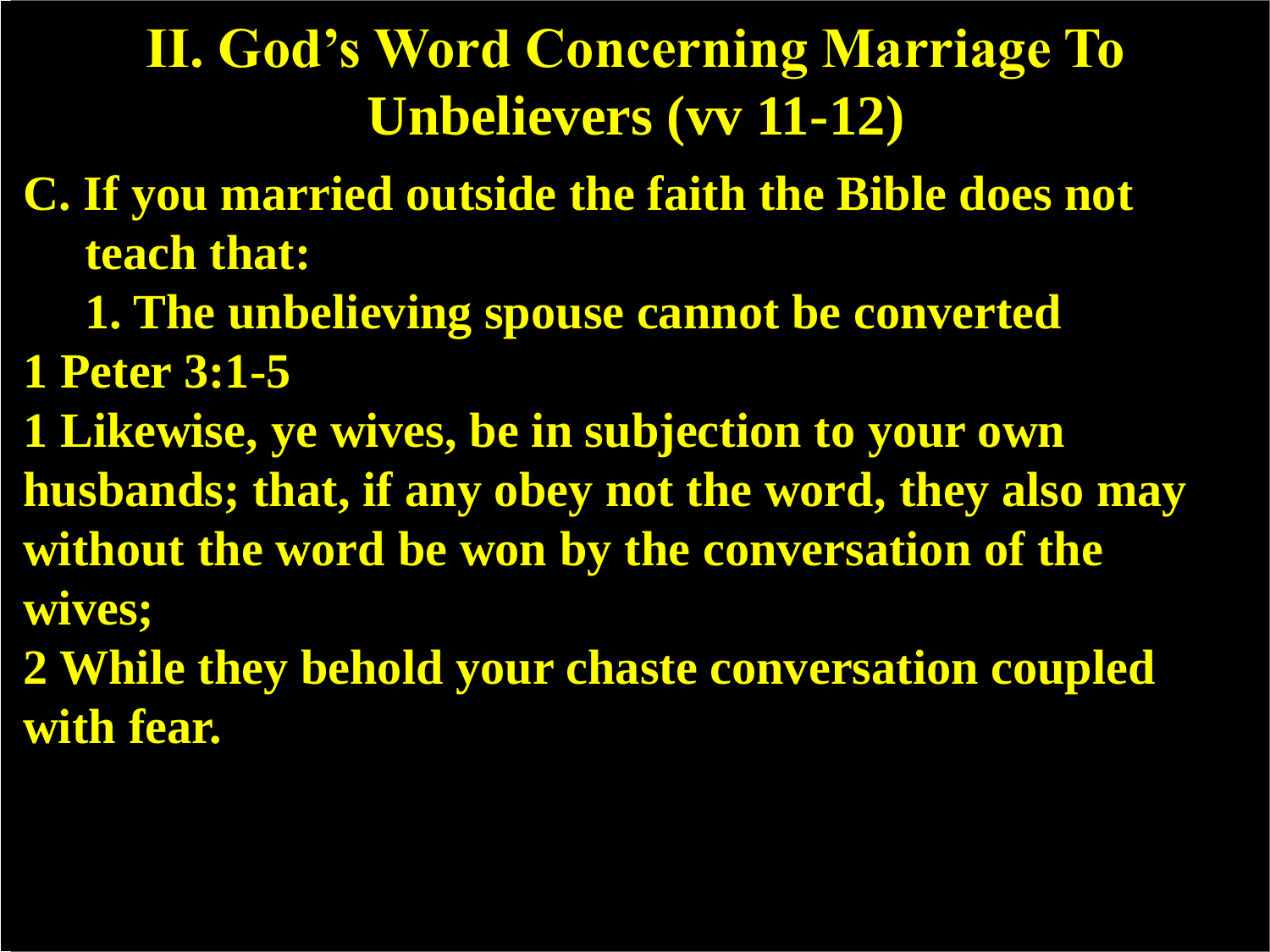- **C. If you married outside the faith the Bible does not teach that:** 
	- **1. The unbelieving spouse cannot be converted**
- **1 Peter 3:1-5 - continued**
- **3 Whose adorning let it not be that outward adorning of plaiting the hair, and of wearing of gold, or of putting on of apparel;**
- **4 But let it be the hidden man of the heart, in that which is not corruptible, even the ornament of a meek and quiet spirit, which is in the sight of God of great price.**
- **5 For after this manner in the old time the holy women also, who trusted in God, adorned themselves, being in subjection unto their own husbands:**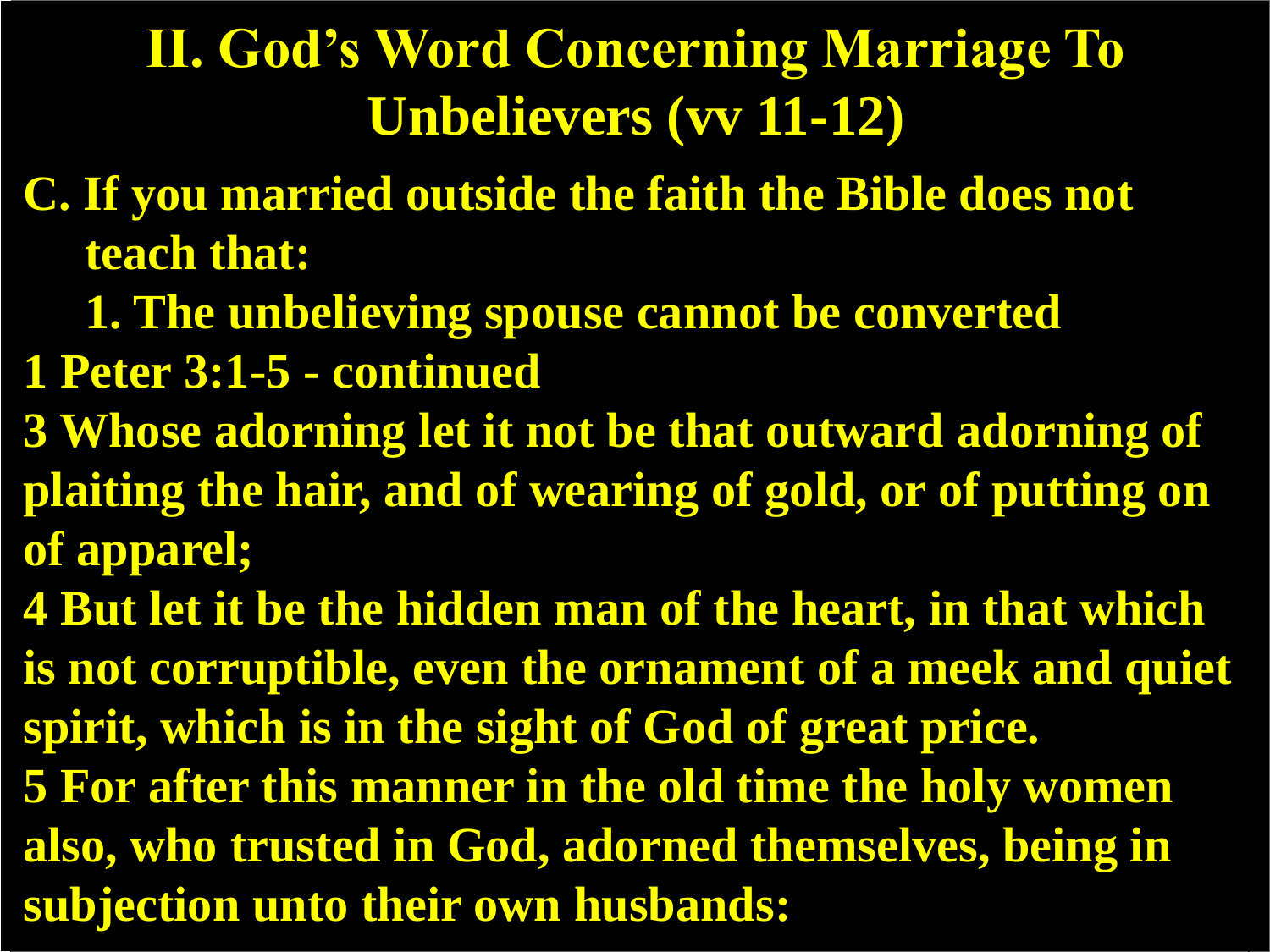- **C. If you married outside the faith the Bible does not teach that:** 
	- **2. The believing spouse should end the marriage**
- **1 Corinthians 7:12-13**
- **12 But to the rest speak I, not the Lord: If any brother hath a wife that believeth not, and she be pleased to dwell with him, let him not put her away.**
- **13 And the woman which hath an husband that believeth not, and if he be pleased to dwell with her, let her not leave him.**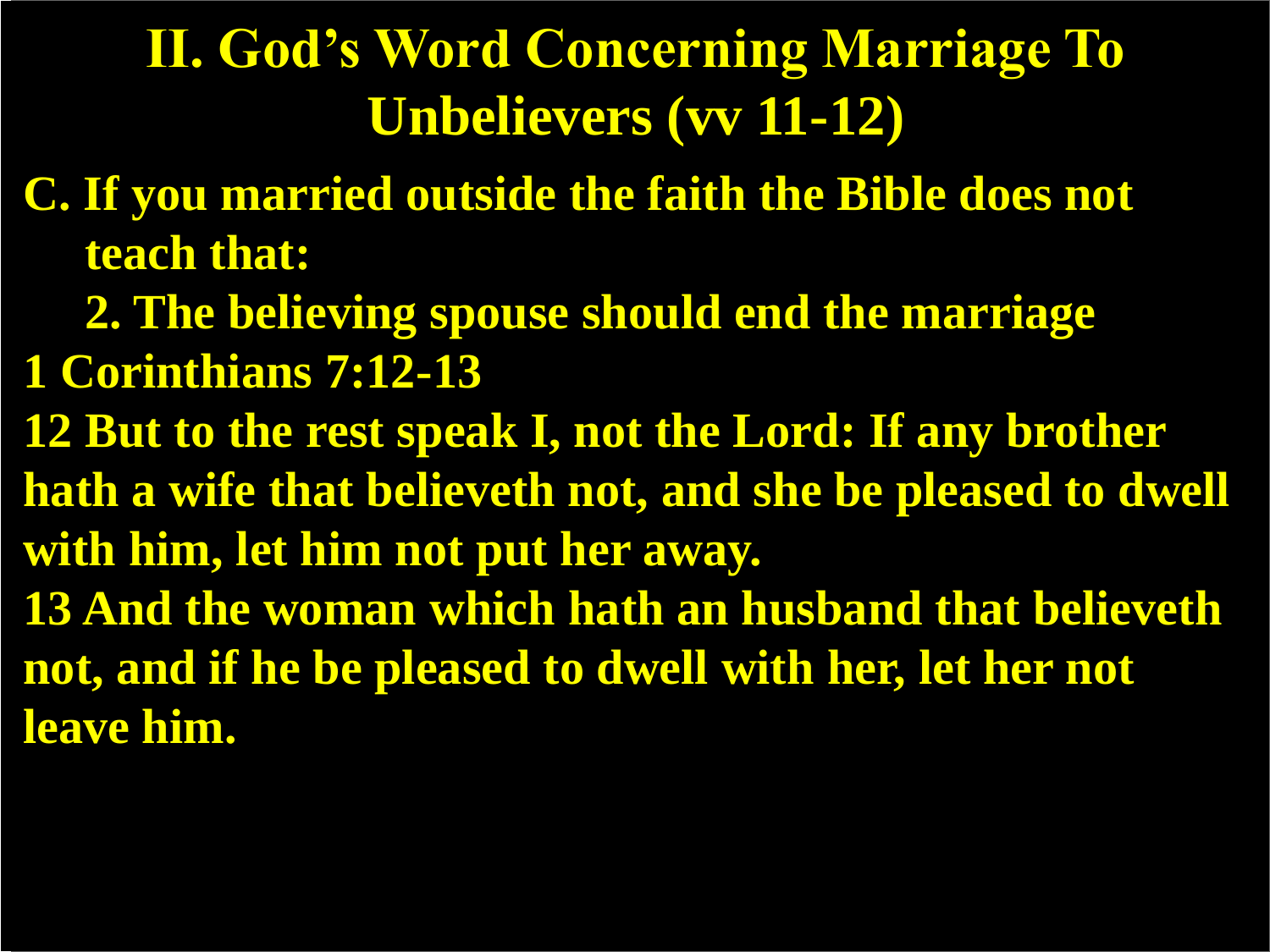**III. God's Word Concerning Their Marriage Relationships (vv 13-16)**

**A. Stop the hypocrisy (v 13)**

**B. Shoulder the responsibility (v 14)**

**C. Stand to God's standard (vv 15-16) 1. For the next generation 2. For the favor of God Proverbs 18:22 Whoso findeth a wife findeth a good thing, and obtaineth favour of the Lord.**